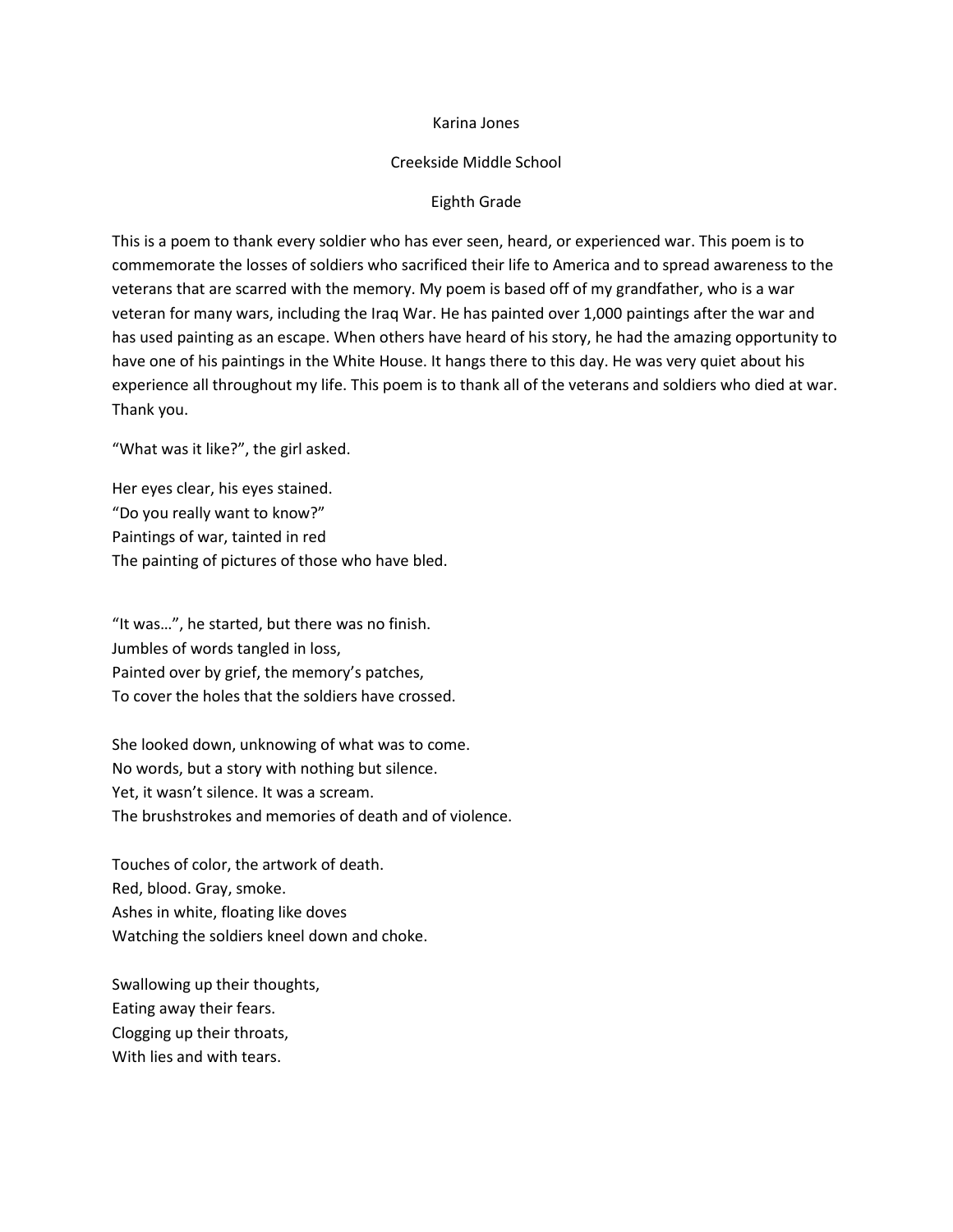With nothing for an answer, But everything was said. The solider looked to the little girl. "Why don't you go to bed?"

#### Conversation.

And that's the very least. If one voice was a conversation, And one question was the only piece.

He noticed she grew up, She noticed he stayed the same. The question clumsily drifted, Without a reason or an aim.

"What happened?" said the little girl.

And so the colors all came back. And her words painted the empty room With red and gray and black.

Each single painting saying something different, Each single stroke a different hue. So many paintings blending together, Creating a mess entirely new.

The monster that eats up all the soldier's lives, And leaves them, still wanting more. The monster painted in the air. That monster's name is war.

And the monster robbed the man of words, There was nothing he could say, So the man turned to the little girl, "Why don't you go and play?"

### Answers.

That's all the little girl wanted, But she wasn't as little as she was then. One thought still stuck from when she was small,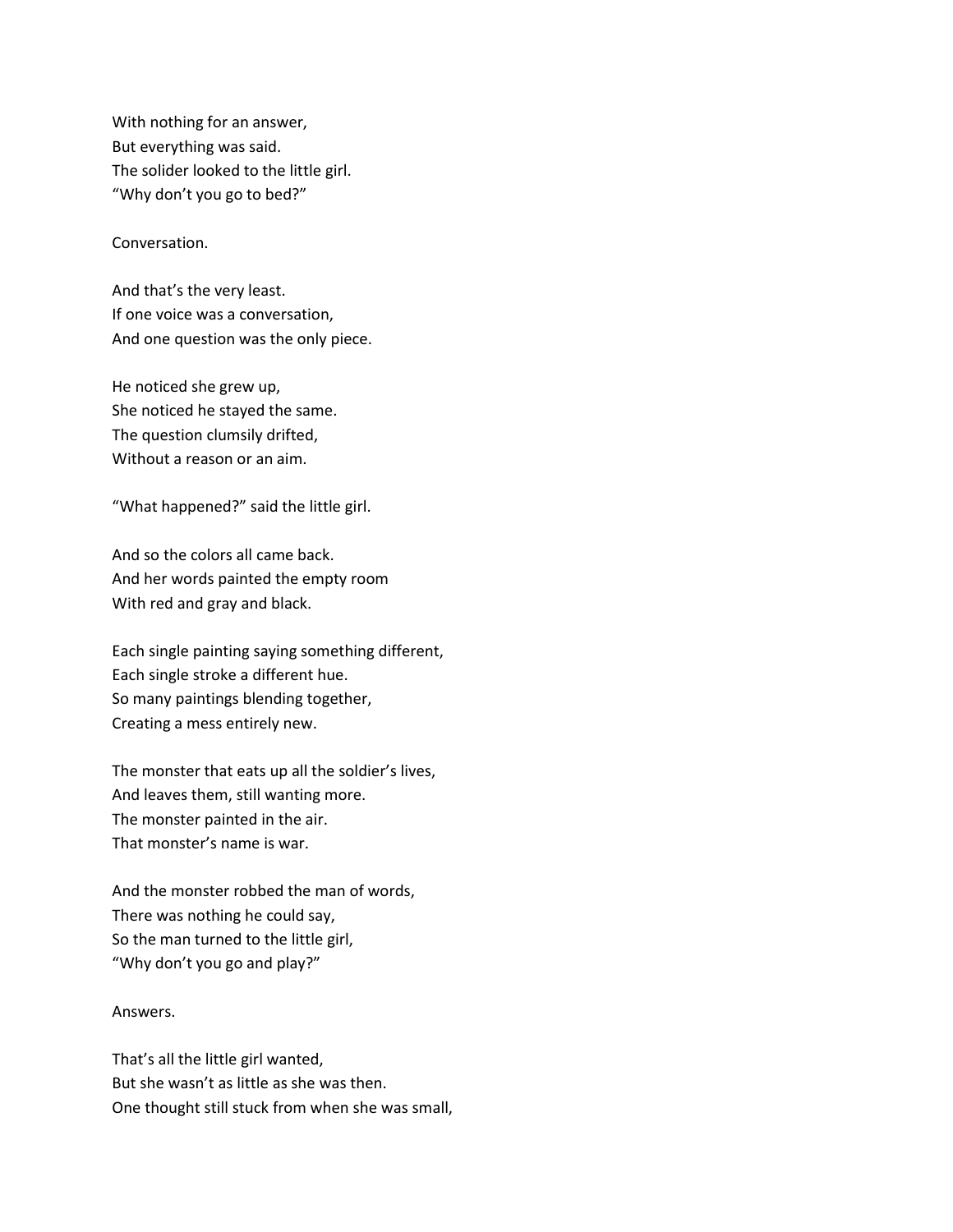And it whispered to her again and again.

And it painted itself into her brain As any mystery would. The words started flowing with the old man, And so she wondered if she should.

"What went down there?"

And then the strokes started dancing, In fiery oranges and dirty brown. With smudges of fire and squiggles of bombs, The colors are what made them drown.

Seeing the soldiers swimming to land, Painting the picture of waves upon waves Watching the soldiers tread through the water, And watching them pile graves upon graves.

He looked at the soldiers, With paint in his eyes, Honoring the soldier who drowns, Saluting to the soldier who dies.

She looked at the painting, Only seeing paint. She tried to see what happened, But it was just so faint.

Covered up layers upon layers, With paint and tears and blood, He saw artwork. She saw a flood.

"I don't understand", she said.

"Neither do I".

Now she finally understood. The painting didn't look like the war. The war looked like the painting. The mess was something more.